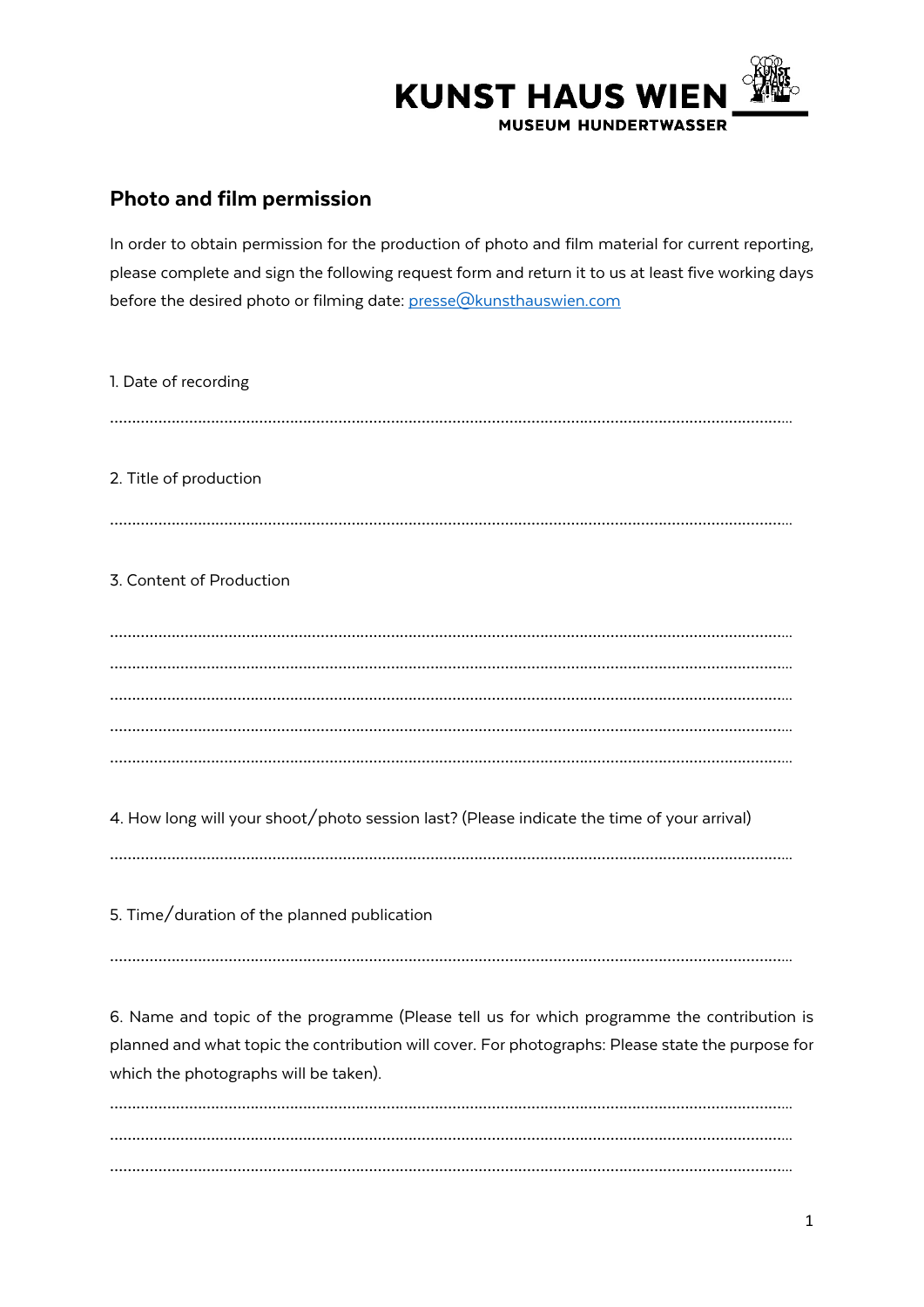| <b>KUNST HAUS WIEN XXX</b>  |  |
|-----------------------------|--|
| <b>MUSEUM HUNDERTWASSER</b> |  |

| Editorial production                  |
|---------------------------------------|
| Commercial production                 |
| Feature film                          |
| Documentation                         |
|                                       |
| 8. Type of recording                  |
| Photographies                         |
| Filming                               |
|                                       |
| 9. Shooting locations                 |
| Museum Hundertwasser (1./2. Stock)    |
| Photographie Exhibition (3./4. Stock) |
| Inner courtyard/Outer Facade          |
| Entire museum                         |
|                                       |

10. Broadcast date (Has a broadcast date already been set? If so, please let us know when the programme is likely to be broadcast. For photo shoots: Is there already a planned date of publication?)

………………………………………………………………………………………………………………………………………...

11. Name Head of the film/Photo Team

7. Type of production

………………………………………………………………………………………………………………………………………...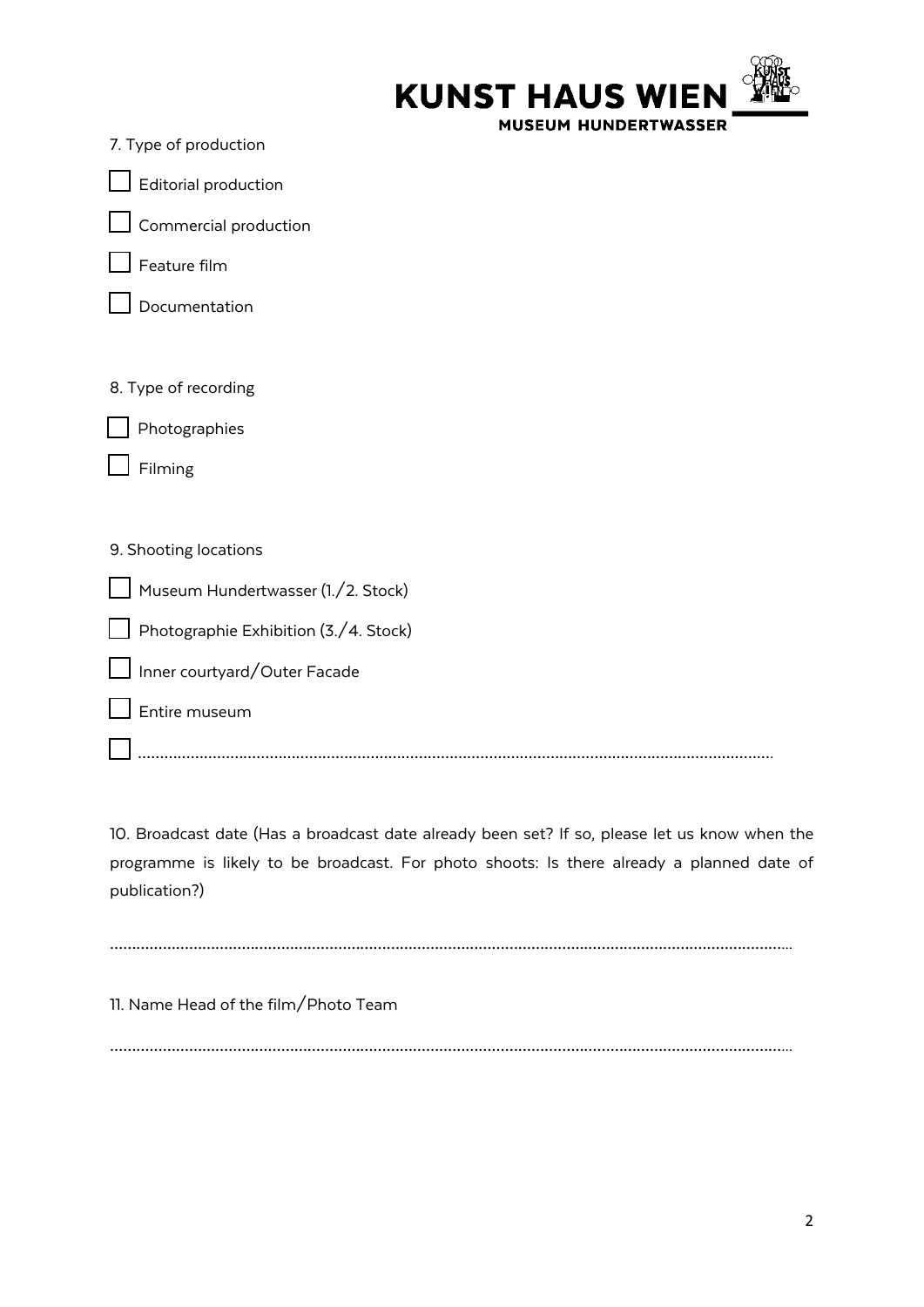

| 12. Address of the contracting partner     |
|--------------------------------------------|
|                                            |
| 13. Contact (phone / e-mail)               |
|                                            |
| 14. Team/Function                          |
|                                            |
| 15. Name Editor                            |
|                                            |
| 16. What equipment do you bring with you?  |
|                                            |
|                                            |
| 17. Is there anything else we should know? |
|                                            |
|                                            |

| Date                          | Date                      |
|-------------------------------|---------------------------|
|                               |                           |
| Signature contracting partner | Signature KUNST HAUS WIEN |
|                               |                           |